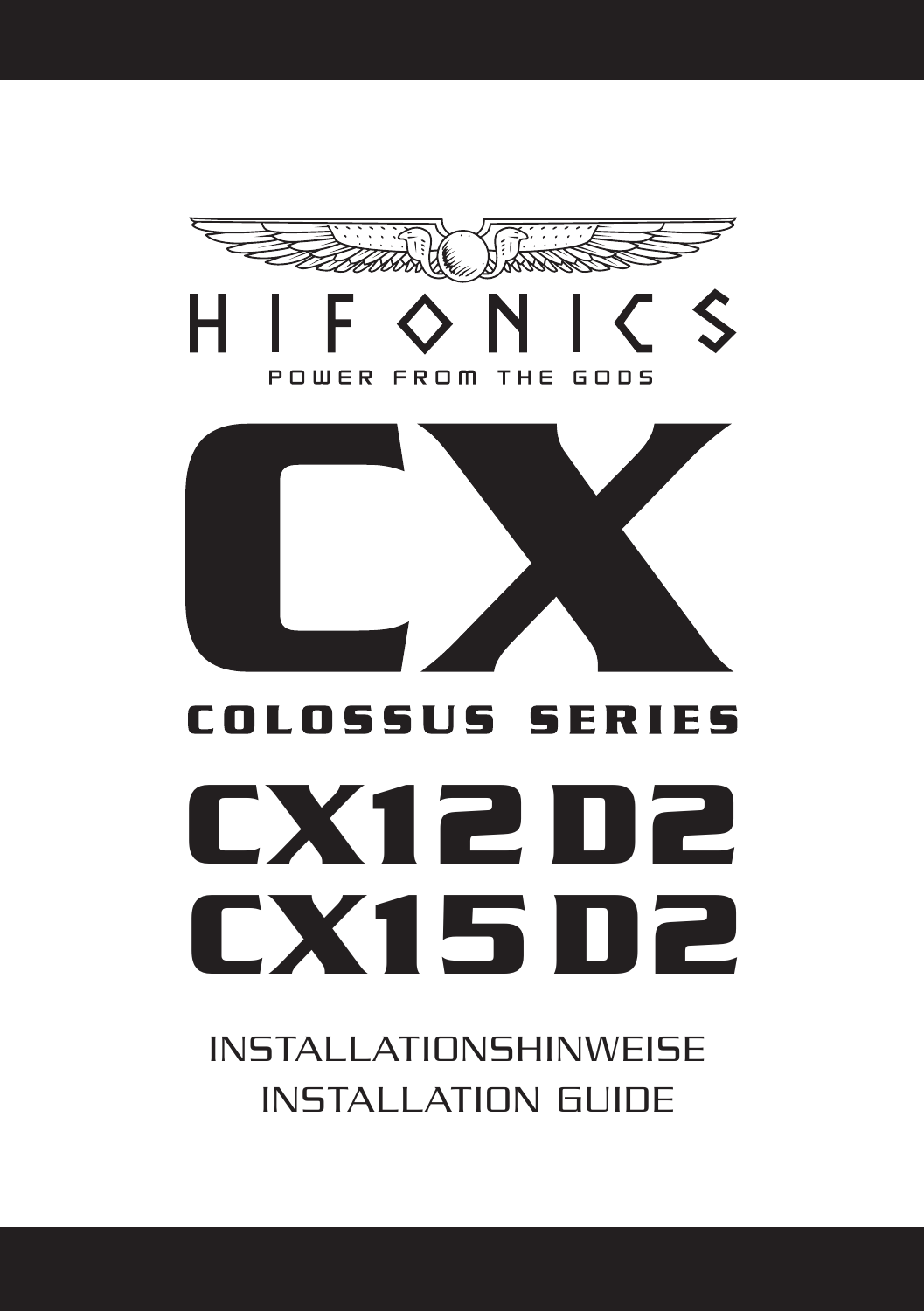### **DEUTSCH**

#### **TECHNISCHE DATEN**

|                             | CX12D2                | <b>CX15D2</b>      |
|-----------------------------|-----------------------|--------------------|
| <b>Belastbarkeit RMS:</b>   | 4000 Watt             | 4500 Watt          |
| Belastbarkeit Max.:         | 8000 Watt             | 9000 Watt          |
| Empfohlene Ausgangsleistung |                       |                    |
| des Verstärkes (RMS):       | $2000 \sim 4000$ Watt | $2500 - 4500$ Watt |
| Nennimpedanz:               | $2 + 2$ Ohm           | $2 + 2$ Ohm        |
| Sd:                         | $510 \text{ cm}^2$    | 844 $cm2$          |
| Mms:                        | 285 <sub>g</sub>      | 370 <sub>g</sub>   |
| Re:                         | 4 Ohm                 | 4 Ohm              |
| Resonanzfrequenz fs:        | 36 Hz                 | 34 Hz              |
| Qts:                        | 0,34                  | 0,39               |
| Qms:                        | 4,93                  | 5,35               |
| Qes:                        | 0,36                  | 0,42               |
| VAS:                        | 25 Liter              | 59 Liter           |
| SPL (1 Watt / 1 m):         | 87 dB                 | 89 dB              |
| Le:                         | $2,3 \text{ mH}$      | $2,5$ mH           |
| Schwingspule:               | 100 mm                | 100 mm             |
| Lineare Auslenkung Xmax:    | $+/- 25$ mm           | $+/- 25$ mm        |
| Außendurchmesser:           | 317 mm                | 395 mm             |
| Einbauöffnung:              | 284 mm                | 358 mm             |
| Einbautiefe:                | 224 mm                | 260 mm             |
|                             |                       |                    |

#### **WICHTIGE HINWEISE**

•In Ihrem eigenen Interesse sollte die Lautstärke des Soundsystems so gewählt werden, dass die Verkehrsfähigkeit und die Konzentration des Fahrers nicht beeinträchtigt wird, um Verkehrsgeräusche und akustische Warnsignale noch hören zu können.

• Moderne Car Audio Soundsysteme produzieren enormen Schalldruck jenseits der 100 dB-Grenze. Beachten Sie dazu, dass dauerhafter Gebrauch Ihr Hörvermögen bei sehr hohen Lautstärken nachhaltig schädigen könnte.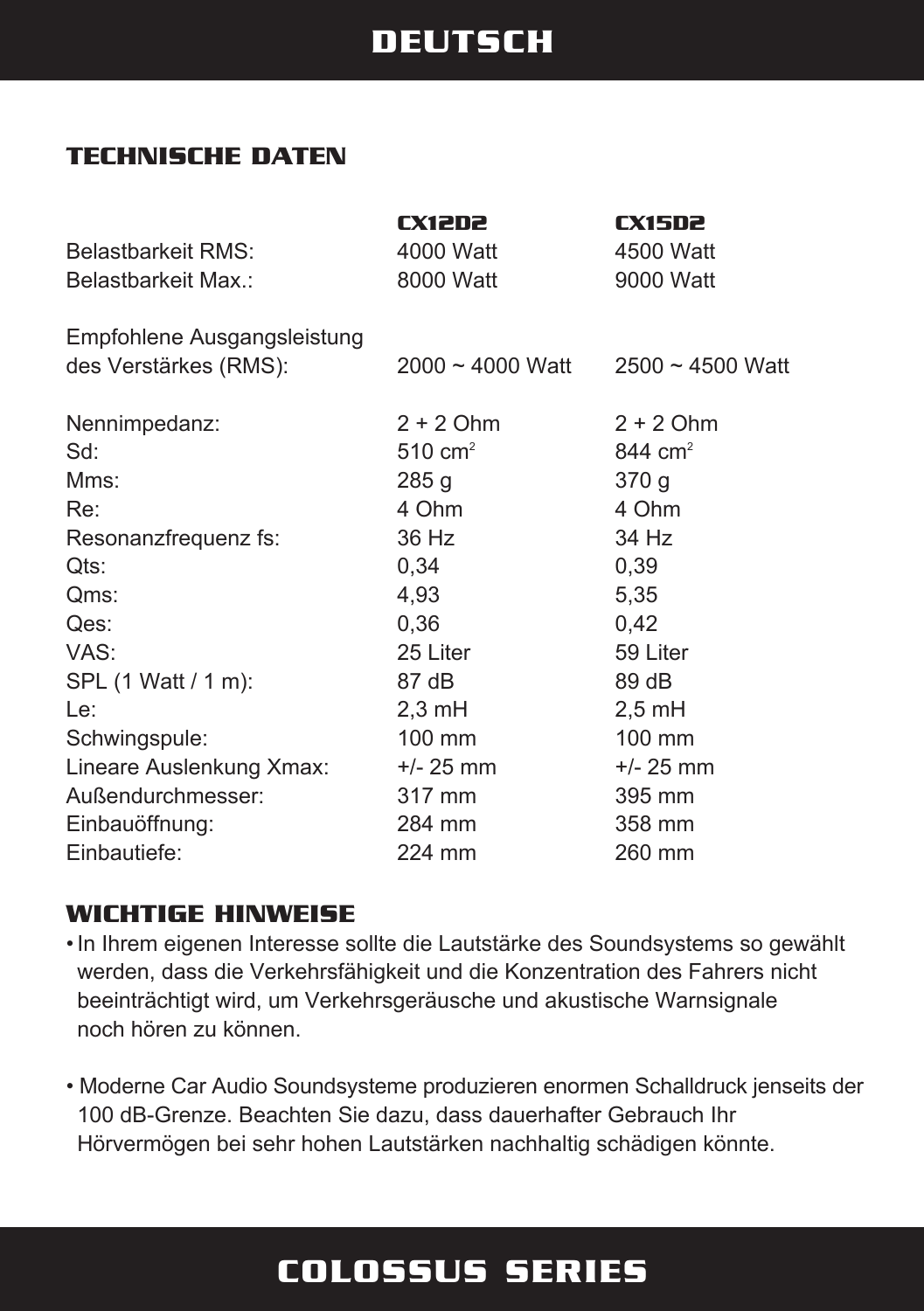## **DEUTSCH**

#### **GEHÄUSEEMPFEHLUNGEN**

**CX12D2 Bassreflexgehäuse** für absolute SPL-Performance: Vb: 75 Liter fb:  $48$  Hz Bassreflexrohr: 2 x, Durchmesser 100 mm, Länge 160 mm

**CX12D2Bassreflexgehäuse** für mehr Klangqualität: Vb: 50 Liter fb: 37 Hz f3: 32 Hz Bassreflexrohr: 1 x, Durchmesser 100 mm, Länge 260 mm

**CX15D2 Bassreflexgehäuse** für absolute SPL-Performance: Vb: 125 Liter fb:  $4\overline{7}$  Hz Bassreflexrohr: 4 x, Durchmesser 100 mm, Länge 180 mm

**CX15D2Bassreflexgehäuse** für mehr Klangqualität: fb:  $37$  Hz Bassreflexrohr: 2 x, Durchmesser 100 mm, Länge 260 mm

Die Außenwände der Box innen mit Dämmmmaterial verkleiden. Bitte achten Sie darauf, dass sich zwischen Subwoofer und Bassreflex-Rohröffnung kein Dämmmaterial befindet.

#### **ANSCHLUSSOPTIONEN**

Die **CX Subwoofer** bieten verschiedene Anschlussmöglichkeiten, wie sie auf der nächsten Seite dargestellt sind.

Machen Sie sich vor dem Anschliessen des Subwoofers mit der Bedienungsanleitung Ihres Verstärkers vertraut. Achten Sie beim Anschliessen unbedingt auf die Mindestimpedanz und Ausgangsleistung des Verstärkers.

Bitte beachten Sie, dass sich bei Parallelschaltung die Subwoofer-Impedanz auf 1 Ohm halbiert. Prüfen Sie hierzu die Mindestimpedanz Ihres Verstärkers, ob dieser 1 Ohm laststabil ist. Bei Reihenschaltung addieren sich die Impedanzen der einzelnen Schwingspulen, so dass keine Probleme mit der Laststabilität des Verstärkers zu erwarten sind.

Für den Anschluss des Subwoofers verwenden Sie bitte nur hochwertige Lautsprecherkabel mit einem Querschnitt von mindestens 4,0 mm<sup>2</sup>.

**WICHTIG: Achten Sie stets auf die korrekte Polung der Anschlüsse. Ein Vertauschen der Pole hat einen Leistungsverlust zur Folge und kann erhebliche Schäden am Verstärker und Subwoofer verursachen. Unterschreiten Sie auf keinen Fall die Mindestimpedanz.**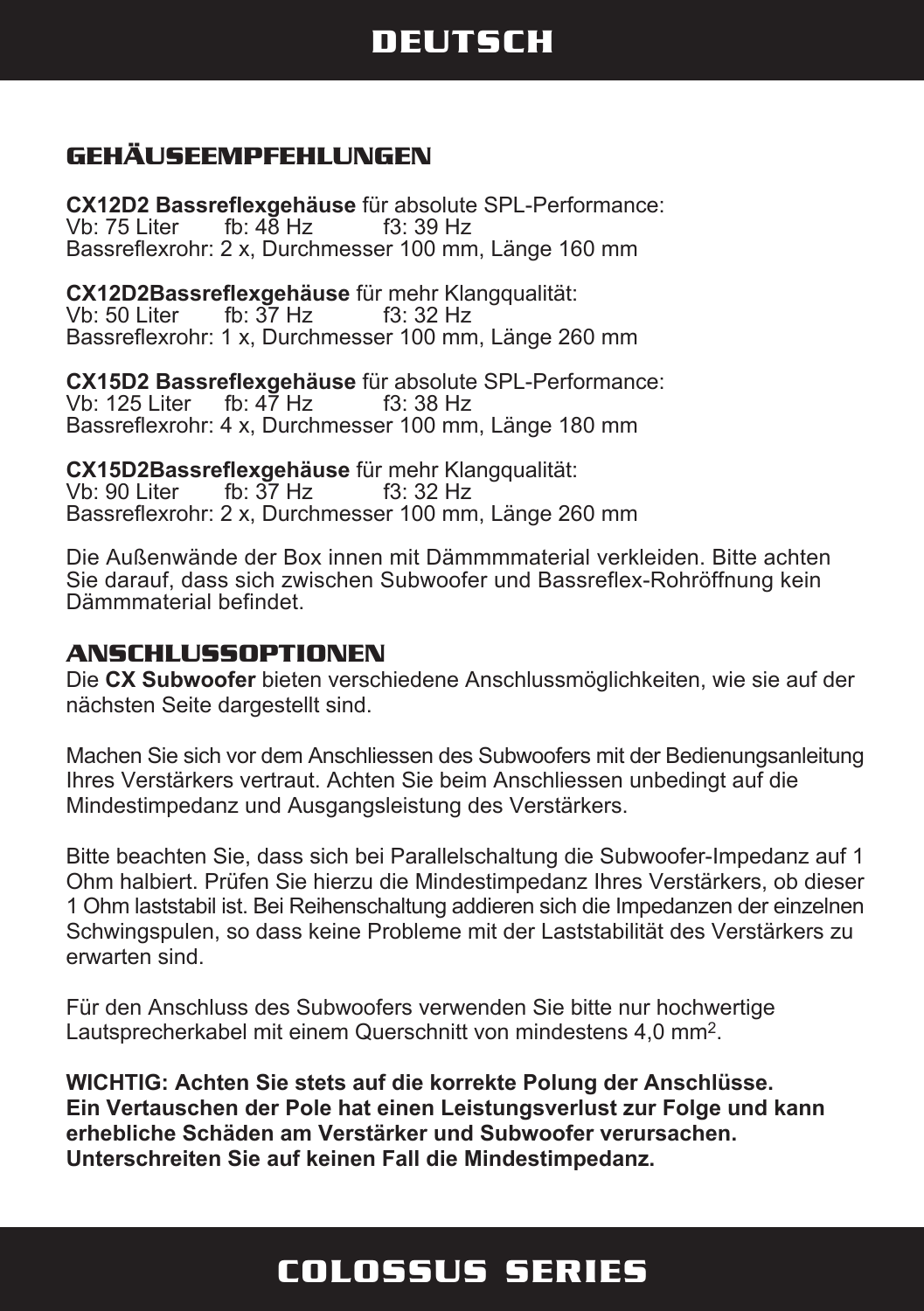### **DEUTSCH**



**Schwingspule 2**

**Schwingspule 2**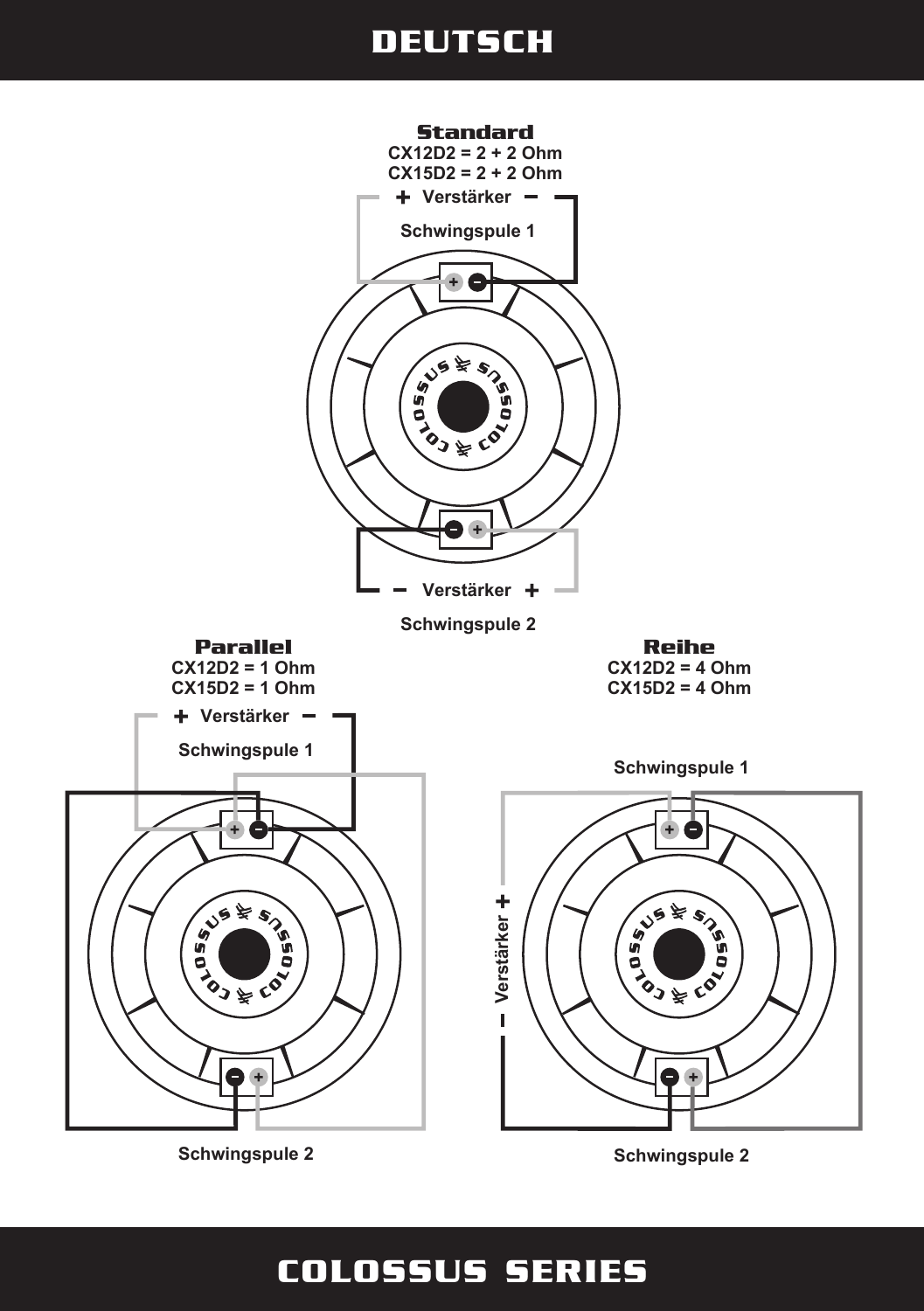### **ENGLISH**

#### **SPECIFICATIONS**

| 4000 Watts<br>Load capacity RMS:<br>8000 Watts<br>Load capacity Max.:                                                                                                                                                                                                                                                                                              | 9000 Watts                                                                                                                                                   |
|--------------------------------------------------------------------------------------------------------------------------------------------------------------------------------------------------------------------------------------------------------------------------------------------------------------------------------------------------------------------|--------------------------------------------------------------------------------------------------------------------------------------------------------------|
| Recommended amplifier<br>output power (RMS):<br>2000 ~ 4000 Watts                                                                                                                                                                                                                                                                                                  | $2500 \sim 4500$ Watts                                                                                                                                       |
| $2 + 2$ Ohms<br>Rated Impedance:<br>$510 \text{ cm}^2$<br>Sd:<br>Mms:<br>285 <sub>g</sub><br>4 Ohms<br>Re:<br>36 Hz<br>Resonance frequency fs:<br>0,34<br>Qts:<br>4,93<br>Qms:<br>Qes:<br>0,36<br>VAS:<br>25 Liter<br>SPL (1 Watt / 1 m):<br>87 dB<br>$2,3 \text{ mH}$<br>Le:<br>Voice Coil:<br>100 mm<br>Linear Xmax:<br>$+/- 25$ mm<br>Outer diameter:<br>317 mm | $2 + 2$ Ohms<br>844 $cm2$<br>370 <sub>g</sub><br>4 Ohms<br>34 Hz<br>0,39<br>5,35<br>0,42<br>59 Liter<br>89 dB<br>$2,5$ mH<br>100 mm<br>$+/- 25$ mm<br>395 mm |
| Mounting hole:<br>284 mm<br>Mounting depth:<br>224 mm                                                                                                                                                                                                                                                                                                              | 358 mm<br>260 mm                                                                                                                                             |

#### **IMPORTANT NOTES**

• For your personal concerns you should choose a appropriate sound level for the subwoofer enclosure, that neither the roadworthy of the driver nor his concentration will be disturbed, that he is able to notice possible traffic noises and acoustical warning signals.

• Modern car audio soundsystems provide very high acoustic pressure beyond the 100 dB mark. Please observe in this case, that permanent use of high sound levels may cause damage to your ability of hearing.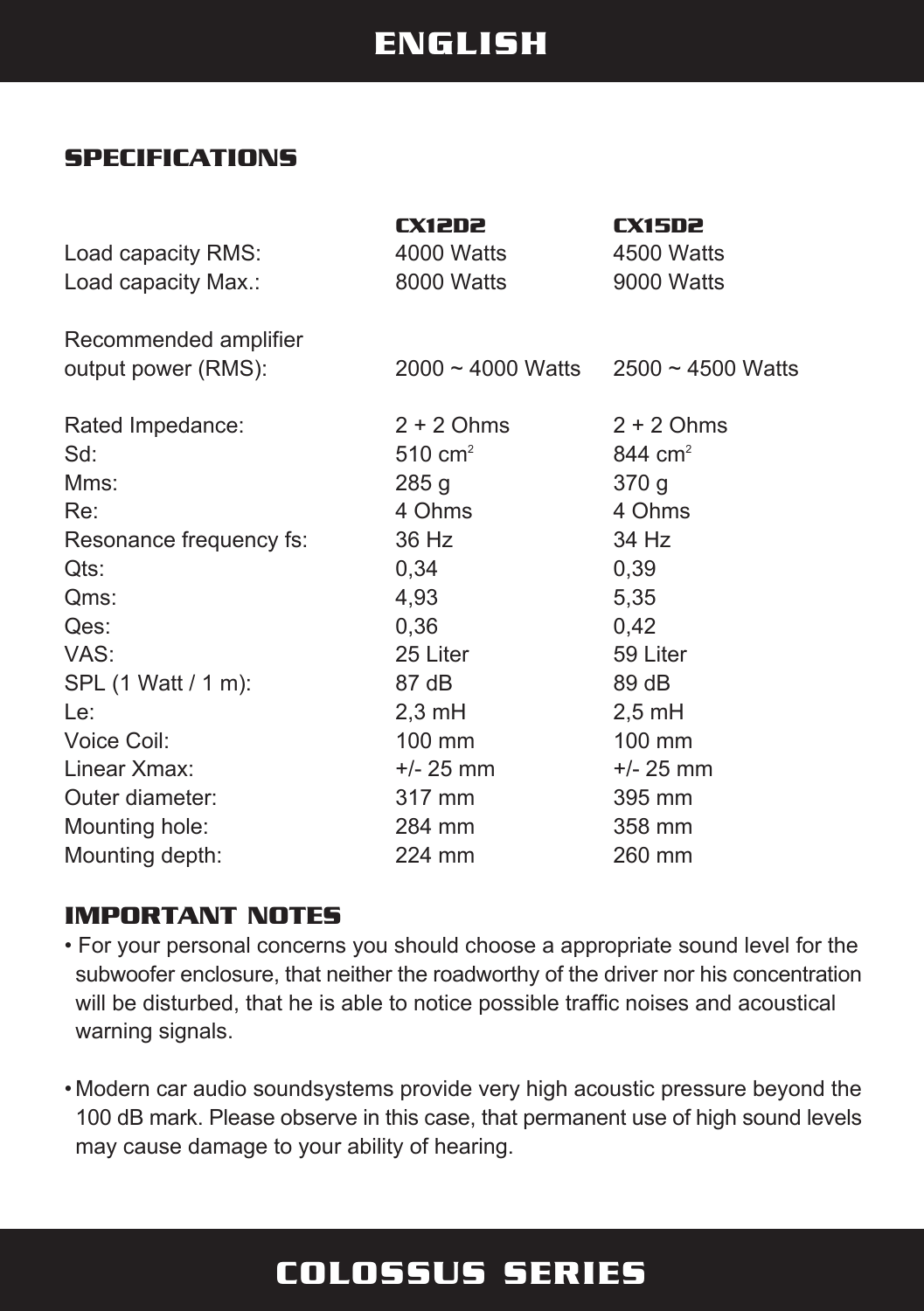# **ENGLISH**

#### **RECOMMENDED ENCLOSURES**

**CX12D2 Vented Enclosure (Bassreflex)** for absolute SPL: Vb: 75 Litres fb: 48 Hz f3: 39 Hz Reflexport tube: 2 x, diameter 100 mm, length 160 mm

**CX12D2 Vented Enclosure (Bassreflex)** for more sound quality: Vb:  $50$  Litres fb: 37 Hz Reflexport tube: 1 x, diameter 100 mm, length 260 mm

**CX15D2 Vented Enclosure (Bassreflex)** for absolute SPL: Vb: 125 Litres fb: 47 Hz Reflexport tube: 4 x, diameter 100 mm, length 180 mm

**CX15D2 Vented Enclosure (Bassreflex)** for more sound quality: Vb: 90 Litres fb: 37 Hz f3: 32 Hz Reflexport tube: 2 x, diameter 100 mm, length 260 mm

The exterior baffles of the enclosure must be encased with sound proofing on the inner side. Please ensure, that no sound proofing is located between the subwoofer and the reflexport opening.

#### **CONNECTION OPTIONS**

The **CX Subwoofes** offer several conncetion options, like displayed on the following page. Please make yourself familiar with the owner's manual of the amplifier, before you start with the connection. Attend therfor also the minimum impedance and output power of the amplifier.

Please note, if you chose the parallel conncetion, the subwoofer impedance will be halved to 1 ohm. Check therefor the minimum impedance of your amplifier and if he is 1 ohm operation stable. If you chose the serial connection, the impedances of the voice-coils will be added, so that no problems with the load capabilty of the amplifier are expected.

Please use only high valued speaker cables with a minimum profile section of 4,0 mm<sup>2</sup> for the wiring of the subwoofer.

**NOTE: Please ensure by any means the correct polarity of all connections. Faulty installed and connected devices may damage the amplifier and subwoofer seriously. Please ensure by any means not to go below the minimum impedance.**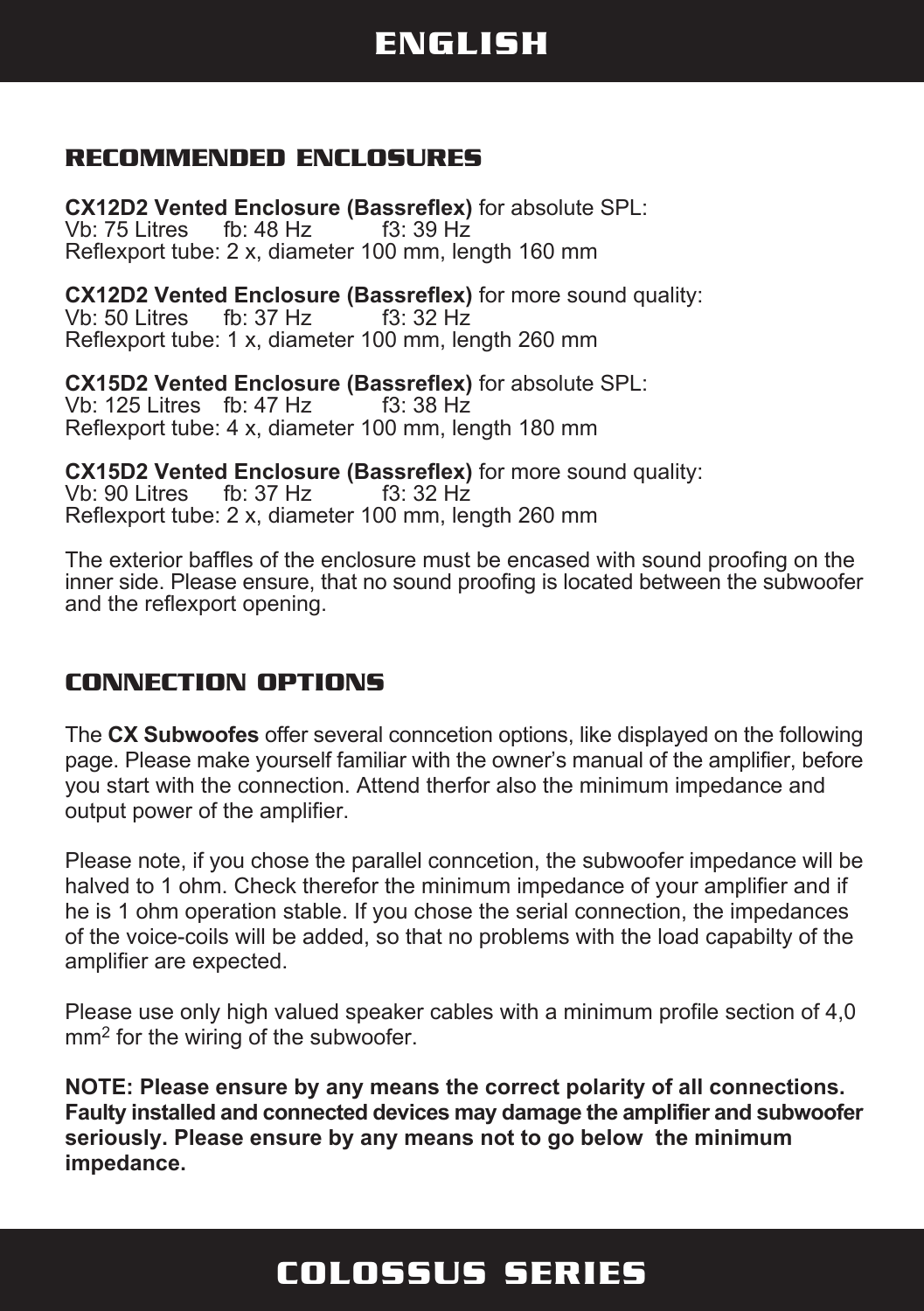## **ENGLISH**



**Voice Coil 2**

**Voice Coil 2**